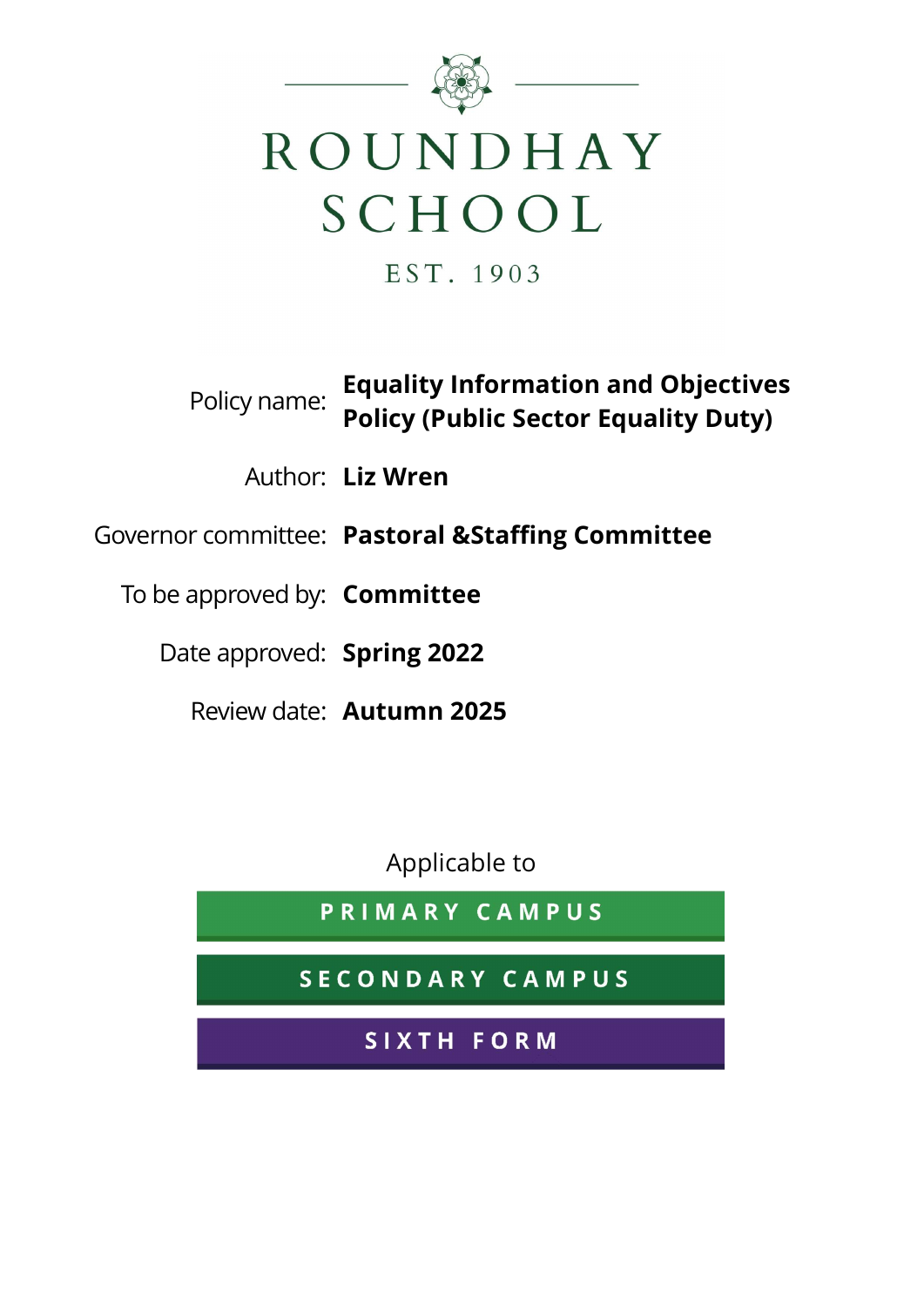### **Contents**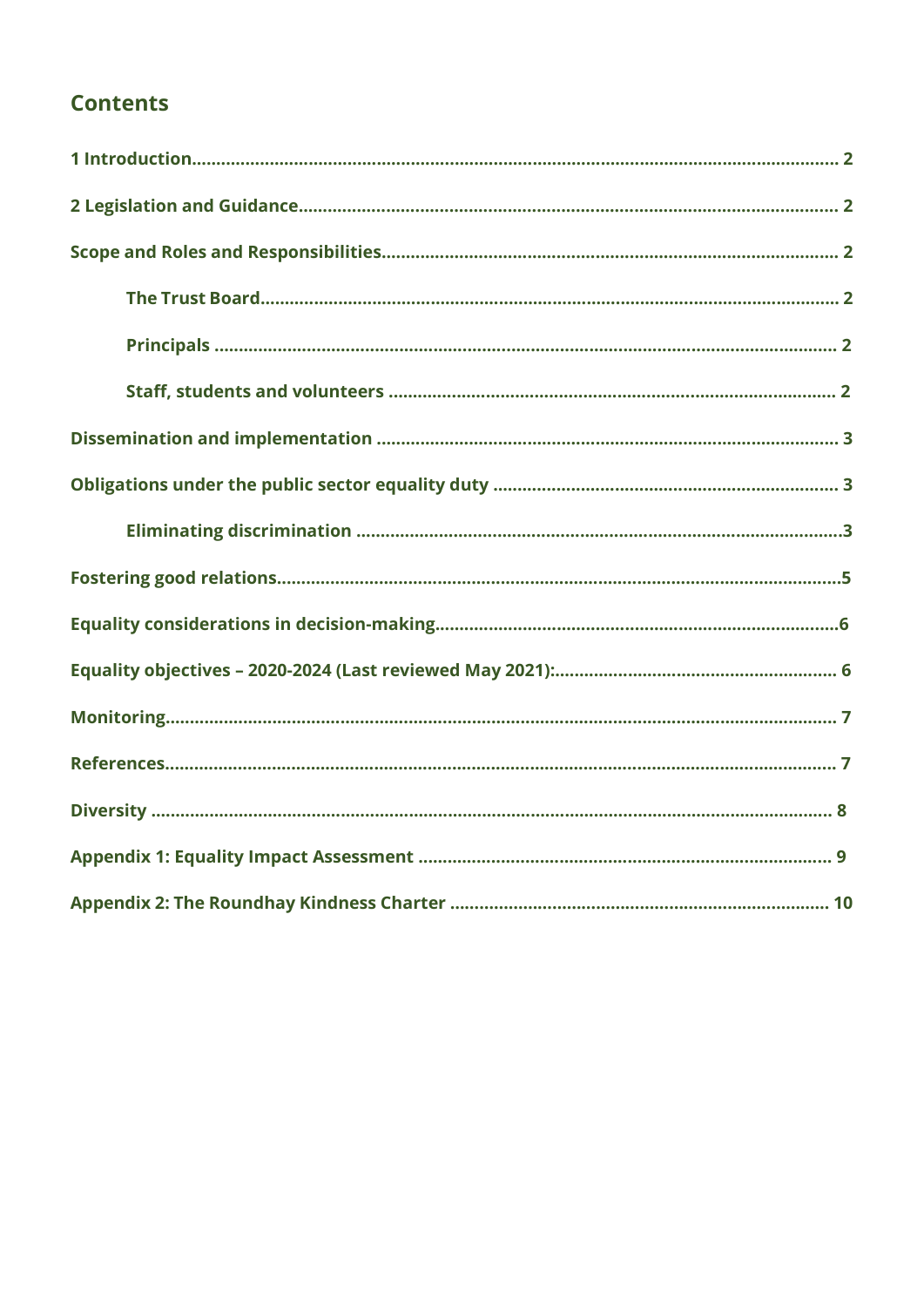### 1 Introduction

Roundhay School aims to meet its obligations under the public sector equality duty by having due regard to the need to:

- Eliminate discrimination and other conduct that is prohibited by the Equality Act 2010;
- Advance equality of opportunity between people who share a protected characteristic and people who do not share it;
- Foster good relations across all characteristics between people who share a protected characteristic and people who do not share it.

As a public authority we will:

- Publish equality objectives at least every 4 years;
- Provide information to demonstrate our compliance with the public sector equality duty annually.

The School is committed to eliminating discrimination, to promoting equal opportunities and to celebrating difference in relation to age, disability, gender re-assignment, marriage and civil partnership, pregnancy and maternity, race, religion or belief, sex and sexual orientation.

We believe that a greater level of success from pupils and staff can be achieved by realising the uniqueness of individuals. Creating a prejudice-free environment where individuals feel confident and at ease is a commitment of the school. This environment will be achieved by the adoption of our Kindness Charter by all staff and pupils (see Appendix 2). The school's core values of "We are Responsible, we are Resilient, we are Ready to Learn, we are Roundhay" are at the heart of all our activities.

### 2 Legislation and Guidance

This document meets the requirements under the following legislation:

- The Equality Act 2010, which introduced the public sector equality duty and protects
- people from discrimination;
- The Equality Act 2010 (Specific Duties) Regulations 2011, which require schools to publish information to demonstrate how they are complying with the public sector equality duty and to publish equality objectives.

This document is also based on Department for Education ("DfE") guidance.

### 3 Roles and Responsibilities

#### 3.1 The Governing Body will:

 Ensure that the equality information and objectives as set out in this statement are published and communicated throughout the school, including to staff, pupils and parents, and that they are reviewed and updated at least once every four years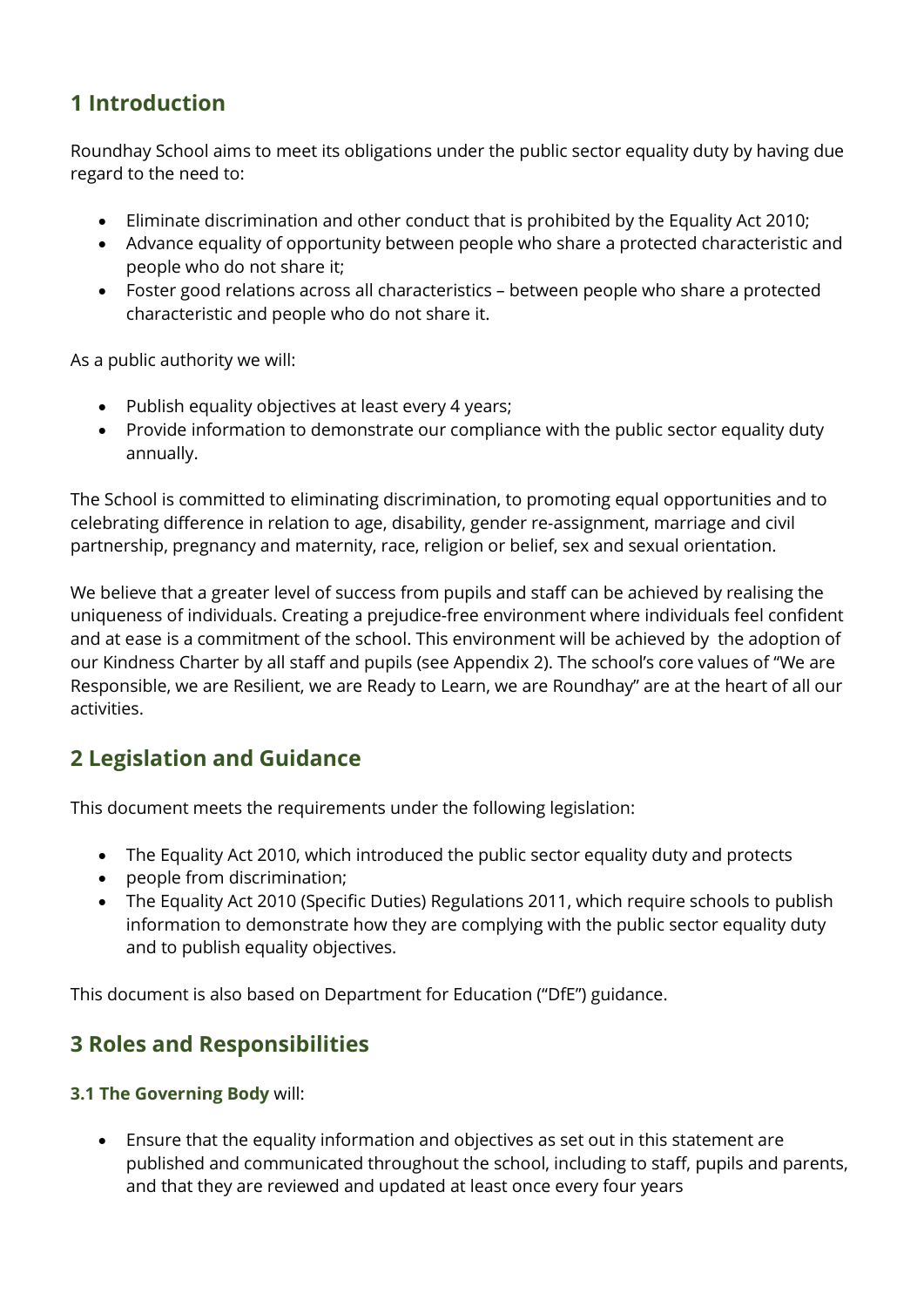- Delegate responsibility for monitoring the achievement of the objectives on a daily basis to the Headteacher.
- 3.2 The Senior Leadership Team will: Promote knowledge and understanding of the equality objectives among staff and pupils
- Monitor success in achieving the objectives and report back to governors

#### 3.3 Staff, students and volunteers will:

- Challenge discrimination in any form and to foster and promote equality of opportunity
- Endeavour to further these objectives by showing respect for, and appreciation of, each other as individuals

### 4 Dissemination and implementation

Roundhay School is an inclusive school where we focus on the well-being and progress of every child and where all members of our community are of equal worth.

We believe that the Equality Act provides a framework to support our commitment to valuing diversity, tackling discrimination, promoting equality and fostering good relationships between people. It also ensures that we continue to tackle issues of disadvantage and underachievement of different groups.

Our approach to equality is based on the following key principles:

- All learners are of equal value
- We recognize and respect individual differences
- We foster positive attitudes and relationships and a shared sense of cohesion and belonging
- We observe good equalities practice in staff recruitment, retention and development
- We aim to reduce and remove inequalities and barriers that already exist for staff and pupils
- We have the highest expectations of all our pupils and staff

We will educate and develop students to challenge discrimination in any form and to foster and promote equality of opportunity. We acknowledge the complexity of British society and recognise the need to prepare our students to play an integral part in that society. When students leave the school they will be well prepared to participate in and to contribute to society, to form worthwhile relationships with those around them and to care for themselves and others.

We are committed to having a balanced and fair curriculum. We believe that our pupils should be exposed to the ideas and concepts that may challenge their understanding to help ensure that pupils learn to become more accepting and inclusive of others. Challenging and controversial concepts will be delivered in a way that prevents discrimination, and instead promotes inclusive attitudes. We will also respect the right of parents to withdraw their children from classes that pose conflicts to their own beliefs.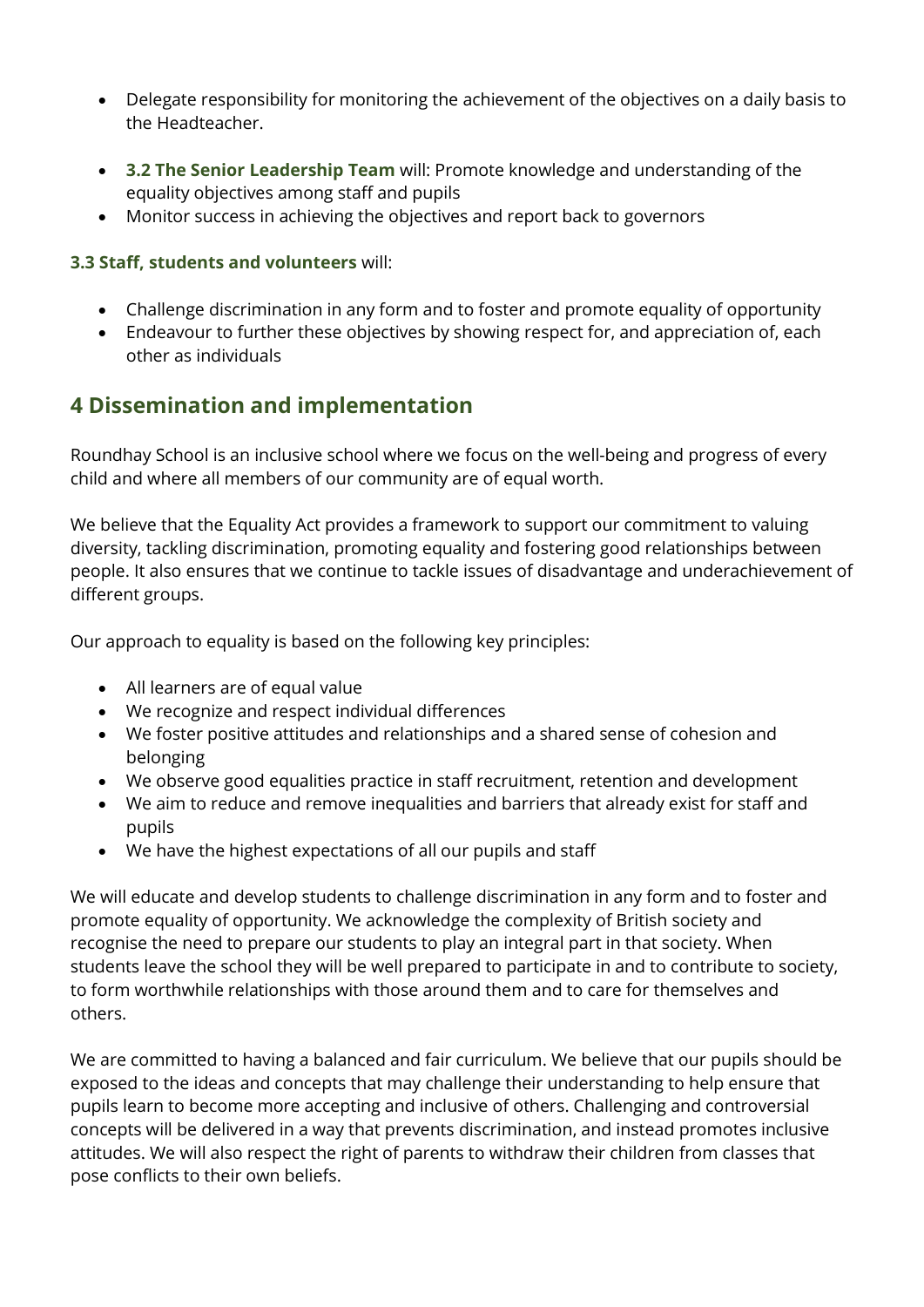We passionately believe that all our students are entitled to every opportunity to achieve their own potential without any limitations based on age, disability, gender re-assignment, marriage and civil partnership, pregnancy and maternity, race, religion or belief, sex and sexual orientation.

## 5 Obligations under the public sector equality duty

#### 5.1 Eliminating discrimination

- Roundhay School is committed not only to eliminating discrimination but also increasing understanding and appreciation for diversity. We do this by promoting pupils' spiritual, moral, social and cultural development, with special emphasis on promoting equality, diversity and eradicating prejudicial incidents for pupils and staff.
- The school is aware of its obligations under the Equality Act 2010 and complies with nondiscrimination provisions.
- Our policies include reference to the importance of avoiding discrimination and other prohibited conduct.
- Staff and governors are regularly reminded of their responsibilities under the Equality Act.
- We adhere to the Leeds Admissions Policy, our admissions arrangements are fair and transparent. We do not discriminate against pupils by treating them less favourably on the grounds of their age, disability, gender re-assignment, marriage and civil partnership, pregnancy and maternity, race, religion or belief, sex or sexual orientation.
- All allegations of discrimination, verbal abuse, derogatory remarks or inappropriate use of language related to a protected characteristic by any person within the school are treated seriously and the relevant procedures followed.
- Where there are allegations of discrimination, verbal abuse, derogatory remarks or inappropriate use of language related to a protected characteristic concerning a student or a group of students, a careful note made by the Headteacher must be kept of any such incidents concerning students. This will be the case, whether they take place in the school grounds, on corridors or in teaching areas. If such an incident occurs the appropriate action will be taken. If there are subsequent incidents, then the appropriate senior staff member should be informed and consideration should be given to involving the parents.
- Allegations of discrimination concerning staff will be referred to the Headteacher or Chair of Governors, as outlined in the school's Equality and Diversity Policy, and if necessary, addressed under the Personal and Professional Code of Conduct for staff, the Grievance and Bullying and Harassment Policy and Procedure and the Disciplinary Policy and Procedure. Appropriate action will be taken and it will be made clear to offending individuals that such behaviour is unacceptable.
- Racist symbols, badges and insignias on clothing and bags are forbidden in school and will be confiscated. Graffiti will be removed immediately.
- Students' names must be accurately recorded and correctly pronounced at registration and students must respect names from other cultures.
- New staff are directed to the school's Equality and Diversity Policy which outlines the requirements of the Equality Act.
- All staff, governors, parents, and pupils have access to the Equality and Diversity Policy and the Public Sector Equality Duty via the school's website.
- A senior member of staff has responsibility for co-ordinating the implementation of the policy and monitoring outcomes.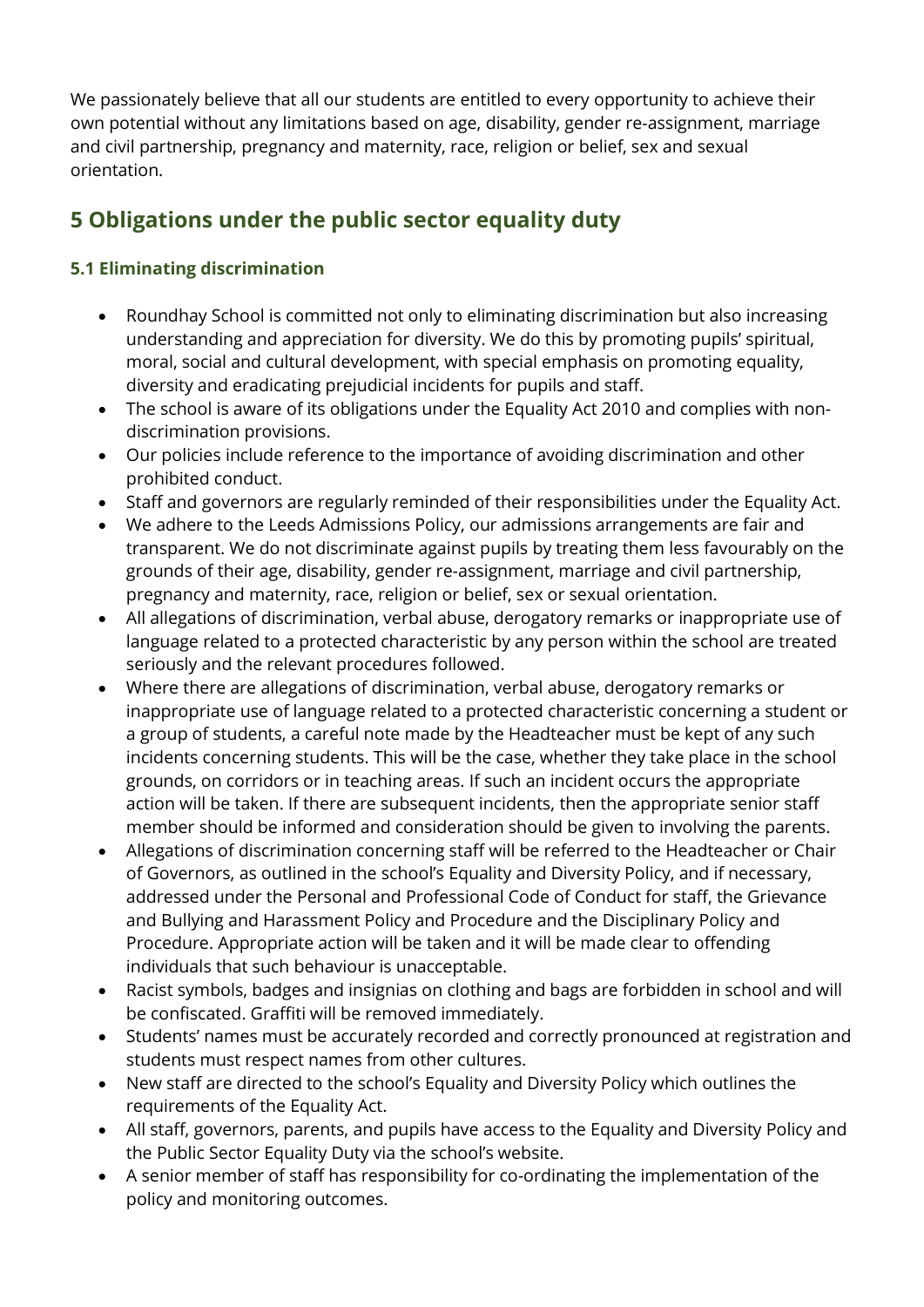#### 5.1 Advancing equality of opportunity

As set out in the DfE guidance on the Equality Act, Roundhay School aims to advance equality of opportunity by:

- Removing or minimising disadvantages suffered by people which are connected to a particular characteristic they have (e.g. students with disabilities, or gay students who are being subjected to homophobic bullying)
- Taking steps to meet the particular needs of people who have a particular characteristic (e.g. The school enables Muslim students to pray at prescribed times if requested)
- Encouraging people who have a particular characteristic to participate fully in any activities (e.g. encouraging all students to be involved in the full range of school trips, clubs, and holding pupil ambassador positions)
- All staff and volunteers should be aware of possible cultural assumptions and bias within their own attitudes. Staff must be vigilant regarding their own expectations in relation to the achievement, and behaviour of each student and must not make assumptions based on any protected characteristics
- In order to understand the background and experience of ethnic minority students and to raise expectations of their potential, staff need to be aware of the historic and contemporary contexts which have caused racism.
- Close liaison with families from such backgrounds is encouraged and beneficial to all concerned. Within an individual academy the pastoral care system should be used, particularly with regard to home/school liaison and for dealing with any situation of discrimination or harassment.
- All students must have full access to the curriculum. The curriculum must be balanced, objective and sensitive and should highlight diversity. Visual displays and multi-media resources reflect the diversity of the school community. Minority ethnic, disabled, both male and female role models and those of vulnerable groups are promoted positively in lessons, displays, discussions and class assemblies.
- The school views linguistic diversity positively and staff should be aware of the language and dialect spoken by students and their families.
- Staff must be conscious of any perceived racist or sexist connotations in the language they themselves use.
- In all staff appointments the best candidate will be appointed, based upon strict professional criteria in line with the school's Recruitment and Selection Policy and Procedure.
- Parents will be made aware of the school's commitment to equal opportunities.
- All groups of pupils are encouraged to participate in school life and make a positive contribution, e.g through class assemblies and the Junior Leadership Team.
- We ensure that those who are affected by a policy or activity are consulted and involved in the design of new policies, and in the review of existing ones.
- The school environment is increasingly accessible to pupils, staff and visitors to the school. Open evenings and other events which parents, carers and the community attend, are held in a accessible part of the school and issues such as language barriers are considered. The accessibility needs of parents, pupils and staff are considered in the publishing and sending out of information.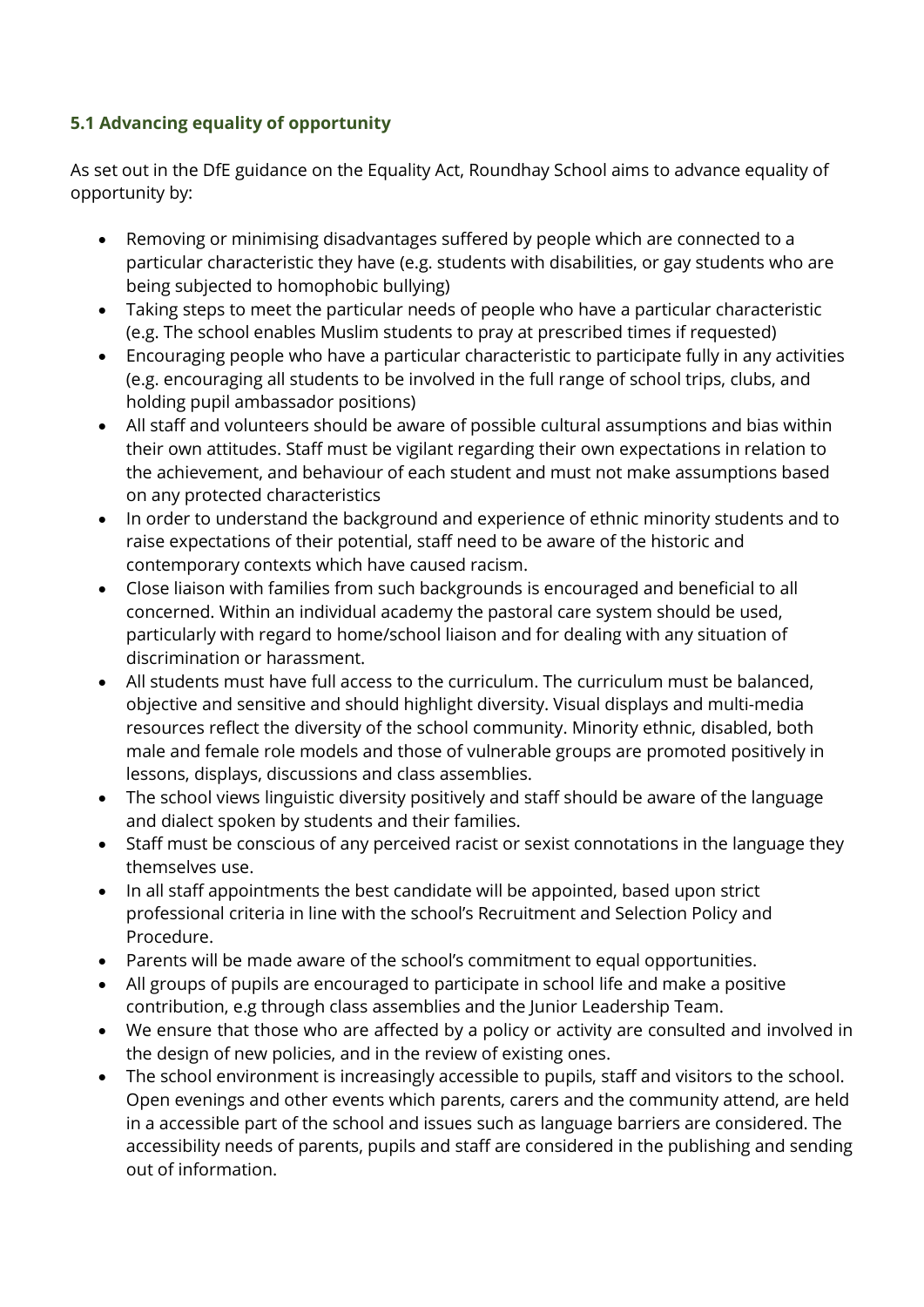• The Governing Body is increasingly representative of the community it serves. Procedures for the election of parent governors are open to candidates and voters who are disabled.

In fulfilling this aspect of the duty, the school will:

- The school collects information on race, disability and gender with regards to both pupils and staff, e.g. pupil achievement, attendance, exclusions and staff training. This information is used to inform the policies, plans and strategies, lessons, additional support, training and activities which the school provides. The school takes action when trends or patterns indicate a need.
- Seek to analyse the above data to determine strengths and areas for improvement.

#### 5.3 Fostering good relations

The school aims to foster good relations between those who share a protected characteristic and those who do not share it by:

- We prepare our pupils for life in a diverse society and ensure that there are activities across the curriculum that promotes the spiritual, moral, social and cultural development of our pupils.
- Promoting tolerance, friendship and understanding of a range of religions and cultures through different aspects of our curriculum. This includes teaching in Religious Education ("RE"), citizenship and personal, social, health and economic ("PSHE") education, but also activities in other curriculum areas. For example, as part of teaching and learning in English/reading, students will be introduced to literature from a range of cultures;
- Holding assemblies dealing with relevant issues. Students will be encouraged to take a lead in such assemblies and we will also invite external speakers to contribute;
- Students must be encouraged to make choices that are based on interest, aptitude and ability rather than reacting to pressure to conform to stereotypes based on protected characteristics;
- Working with our local community. This includes inviting leaders of local faith groups to speak at assemblies, and organising school trips and activities based around the local community;
- Encouraging and implementing initiatives to deal with tensions between different groups of students within the school. For example, pupil voice/the school council have representatives from different year groups and is formed of students from a range of backgrounds;
- All students are encouraged to participate in the school's activities, such as clubs. We also work with parents to promote knowledge and understanding of different cultures;
- The school will continue to develop links with people and groups who have specialist knowledge about particular characteristics, which will helps inform and develop our approach.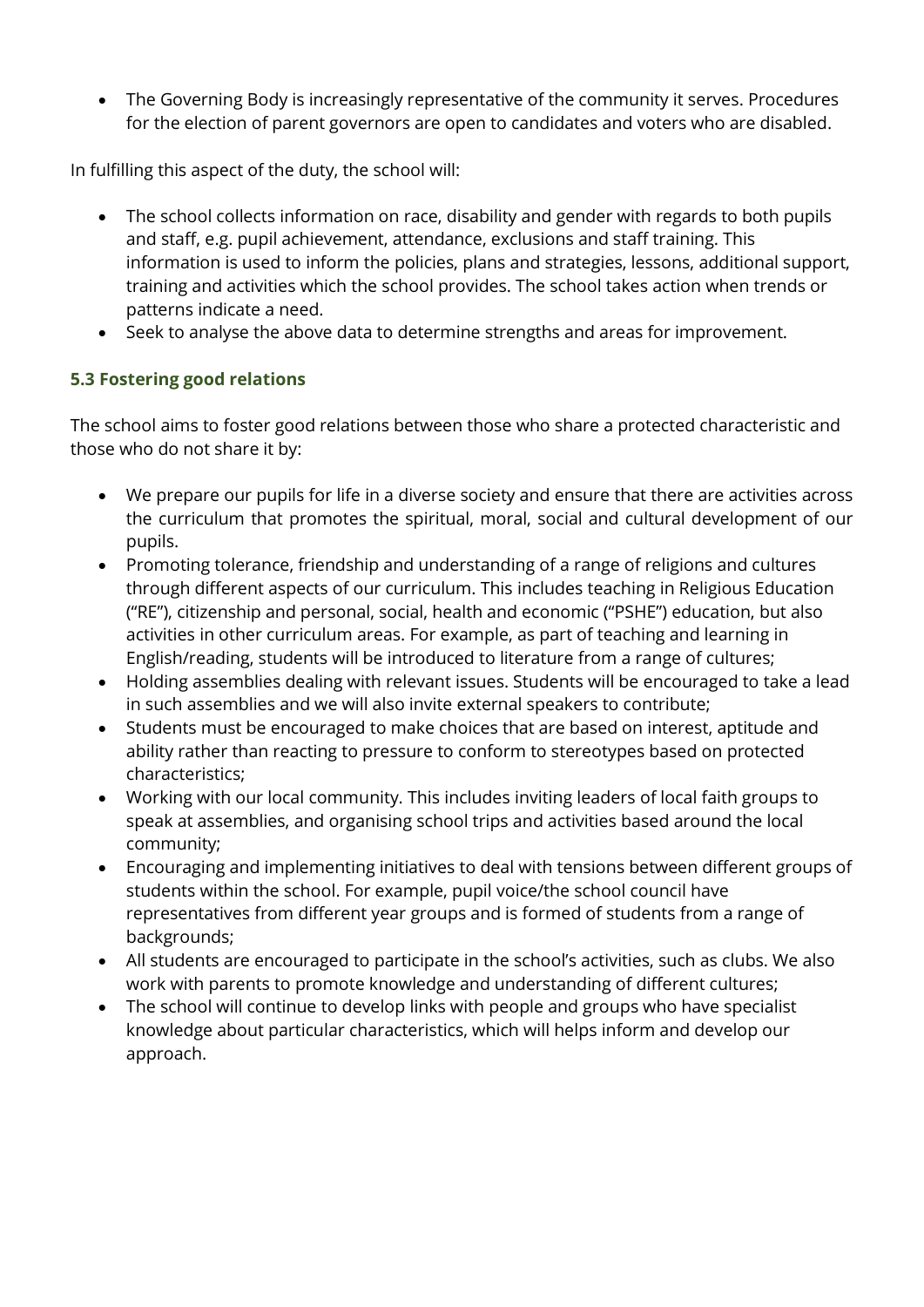### 6 Equality considerations in decision-making

The School ensures it has due regard to equality considerations whenever significant decisions are made. We always considers the impact of significant decisions on particular groups. For example, when a school trip or activity is being planned, we will consider whether the trip:

- Cuts across any religious holidays;
- Is accessible to students with disabilities:
- Has equivalent facilities for boys and girls.

### 7 Equality objectives – 2020-2024 (Last reviewed May 2021):

To ensure that the school's core values of "We are Responsible, We are Resilient, We are Ready to Learn, We are Roundhay" are always at the heart of our activities, and that the curriculum reflects our inclusive ethos which recognizes diversity as a strength of the school

To promote pupils' understanding of identity, diversity, community and equality.

Actively close gaps in attainment and achievement between students for all groups of students; especially the gap between pupils eligible for Pupil Premium, students with special educational needs and disabilities, looked after children and students from minority ethnic groups, especially those whose first language is not English.

Continue to review and revise the curriculum so that it reflects diversity and encourages tolerance and respect.

Develop and embed our Kindness Charter to address homophobia, biphobia, transphobia and reduce behaviour incidents linked to these characteristics and to race, religion or belief, gender and disability, by increasing students' awareness, understanding and empathy.

Monitor and reduce the incidence of the use of homophobic, biphobic, transphobic, sexist and racist language by students in school.

Develop staff and student awareness of key terms relating to gender e.g. gender identity, gender dysphoria, cisgender, gender reassignment, transsexual, transgender, intersex.

Develop staff and student awareness of key terms key non-binary terms such as gender neutral, non-gender, third gender, gender fluid, androgynous.

Develop staff and student awareness of key terms of the differences between sexual orientation and gender identity. E.g. a trans person may be gay, straight, bisexual, asexual or any other sexual orientation.

To increase the extent to which all students, including in particular those with protected characteristics as defined by the Equality Act, feel valued and confident, and in consequence more likely to achieve their potential.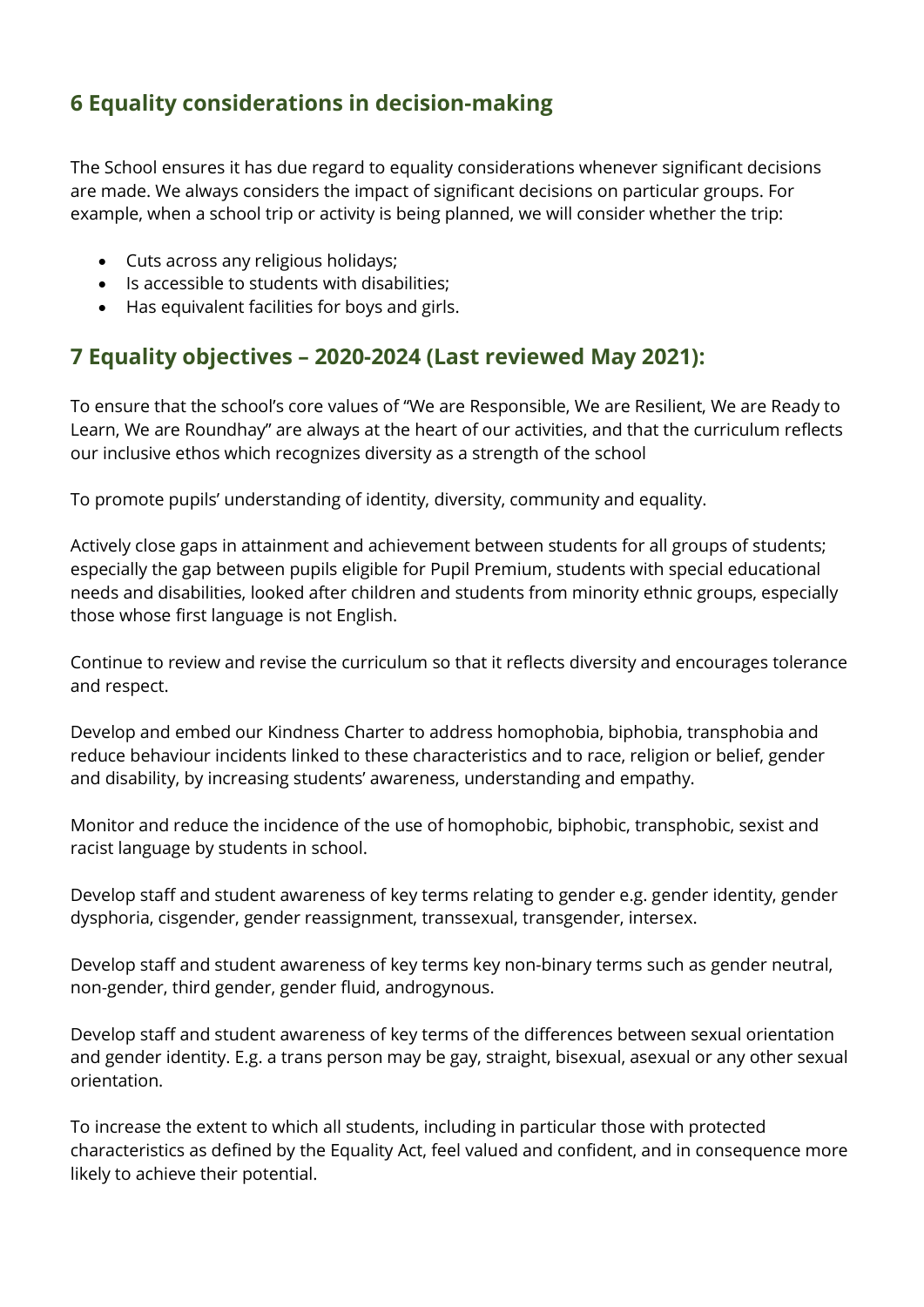Actively promote mental health awareness and develop appropriate interventions where necessary through increased staff training.

Continue to improve accessibility across the school for students, staff and visitors with disabilities, including access to specialist teaching areas.

To work towards more detailed monitoring of recruitment data and trends with regard to race, gender and disability.

### 8 Monitoring

This document will be reviewed by the Governing Body every 4 years.

### 9 References

All our policies include the appropriate references to the protected characteristics. This document links particularly to the following policies:

 Accessibility plans Anti-Bullying Policy Equality and Diversity Policy Grievance and Bullying and Harassment Policy and Procedure Managing Staff Attendance Policy and Procedure Recruitment and Selection Policy Risk Assessments D Sex and Relationship Education Policy Whistleblowing Policy

### 10 Diversity

Roundhay School is committed to a policy of celebrating diversity, promoting equality of opportunity, providing an inclusive workplace, and eliminating any unfair treatment or unlawful discrimination. This overriding objective applies to all policies and procedures relating to staff and pupils. The school will always comply with the requirements of the Equality Act 2010 and associated guidance produced by the Department for Education.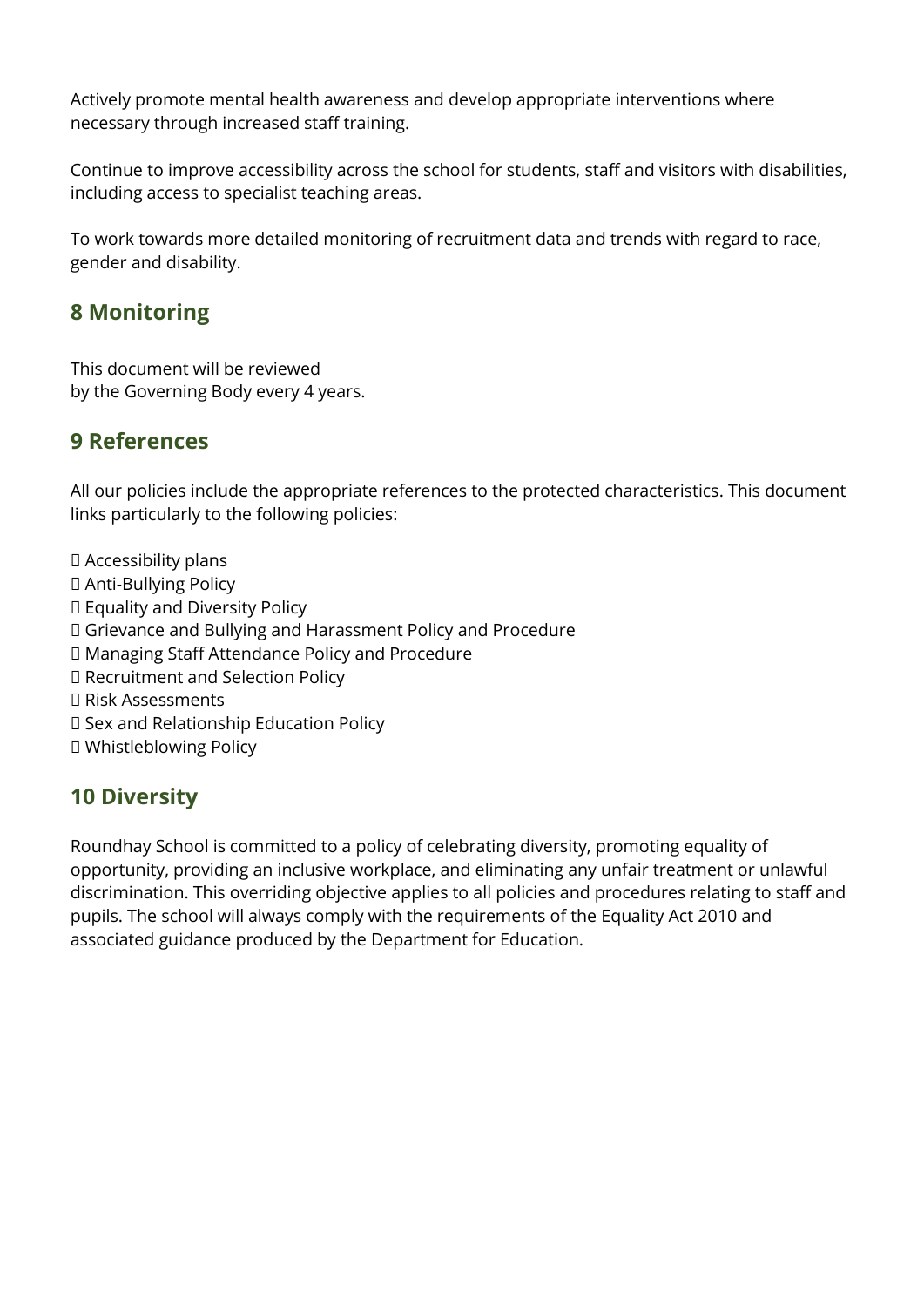### Appendix 1: Equality Impact Assessment

Equality, Diversity, Cohesion and Integration Screening

As a school via the public authority we need to ensure that all our strategies, policies, service and functions, both current and proposed have given proper consideration to equality, diversity, cohesion and integration. Please also take due regard of Equalities considerations

A screening process can help judge relevance and provides a record of both the process and decision. Screening should be a short, sharp exercise that determines relevance for all new and revised strategies, policies, services and functions. Completed at the earliest opportunity it will help to determine:

- the relevance of proposals and decisions to equality, diversity, cohesion and integration.
- whether or not equality, diversity, cohesion and integration is being/has already been considered, and
- whether or not it is necessary to carry out an impact assessment.

| <b>Organisation: Roundhay School</b> | Department responsible for the Policy:<br><b>SLT</b> |
|--------------------------------------|------------------------------------------------------|
| <b>Lead Person: Liz Wren</b>         | <b>Contact Number: 0113 3931200</b>                  |

#### 1. Title: Equality and Diversity Policy

Is this a:

X

**Policy** 

#### If other, please specify

#### 2. Please provide a brief description of what you are screening

Roundhay School has adopted the Equalities Review 2007 definition of an equal society which strengthens our approach to equality and diversity. This Policy covers the provisions of the Equality Act which became law in October 2010. As an employer, our obligations remain largely the same. The Act harmonises and replaces previous legislation (such as the Race Relations Act 1976 and the Disability Discrimination Act 1995) and ensures consistency to make the workplace a fair environment and to comply with the law.

This Policy has been adopted for use in Leeds schools having been agreed by the Leeds City Council HR Schools Team and trade union convenors following consultation

#### 3. Relevance to equality, diversity, cohesion and integration

All the school's policies affect service users, employees or the wider community. These will also have a greater/lesser relevance to equality, diversity, cohesion and integration.

The following questions will help you to identify how relevant your proposals are.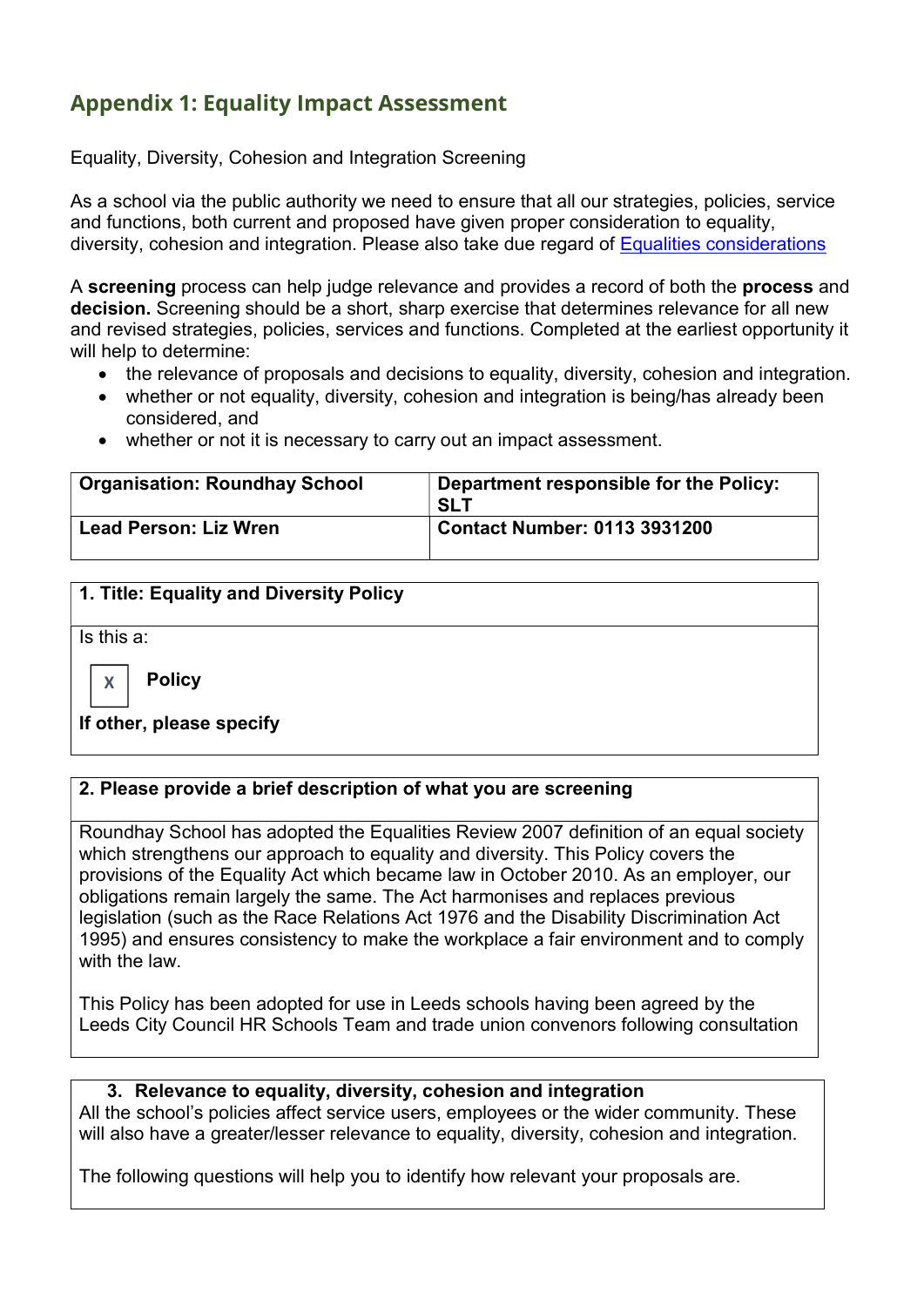When considering these questions think about age, carers, disability, gender reassignment, race, religion or belief, sex, sexual orientation and any other relevant characteristics (for example socio-economic status, social class, income, unemployment, residential location or family background and education or skills levels).

| <b>Questions</b>                                                     | Yes | <b>No</b> |
|----------------------------------------------------------------------|-----|-----------|
| Is there an existing or likely differential impact for the different |     | X         |
| equality characteristics?                                            |     |           |
| Have there been or likely to be any public concerns about the        |     | X         |
| Policy or proposal?                                                  |     |           |
| Could the proposal affect how services are organised,                |     |           |
| provided, located and by whom?                                       |     |           |
| Could the proposal affect our workforce or employment                |     | x         |
| practices?                                                           |     |           |
| Does the proposal involve or will it have an impact on:              | X   |           |
| Eliminating unlawful discrimination, victimisation and<br>$\bullet$  |     |           |
| harassment                                                           |     |           |
| Advancing equality of opportunity<br>$\bullet$                       |     |           |
| Fostering good relations                                             |     |           |

#### 4. Considering the impact on equality, diversity, cohesion and integration

If you can demonstrate you have considered how your proposals impact on equality, diversity, cohesion and integration you have carried out an impact assessment.

Please provide specific details for all three areas below (use the prompts for guidance). We have considered equality, diversity, cohesion and integration in relation to the following:

- $\bullet$  Scope of the proposal this Policy will apply to all staff employed within the school, governors, volunteers, contractors, job applicants, student placements, apprentices and trainees.
- Who is likely to be affected see above.
- Equality related information information is available from payroll and as part of the recruitment and selection process.
- Gaps in information and plans to address the school intends to work to further improve processes relating to the gathering of equality related information.
- Consultation and engagement activities the principles of this policy are applied in relation to consultation and engagement activities across the school.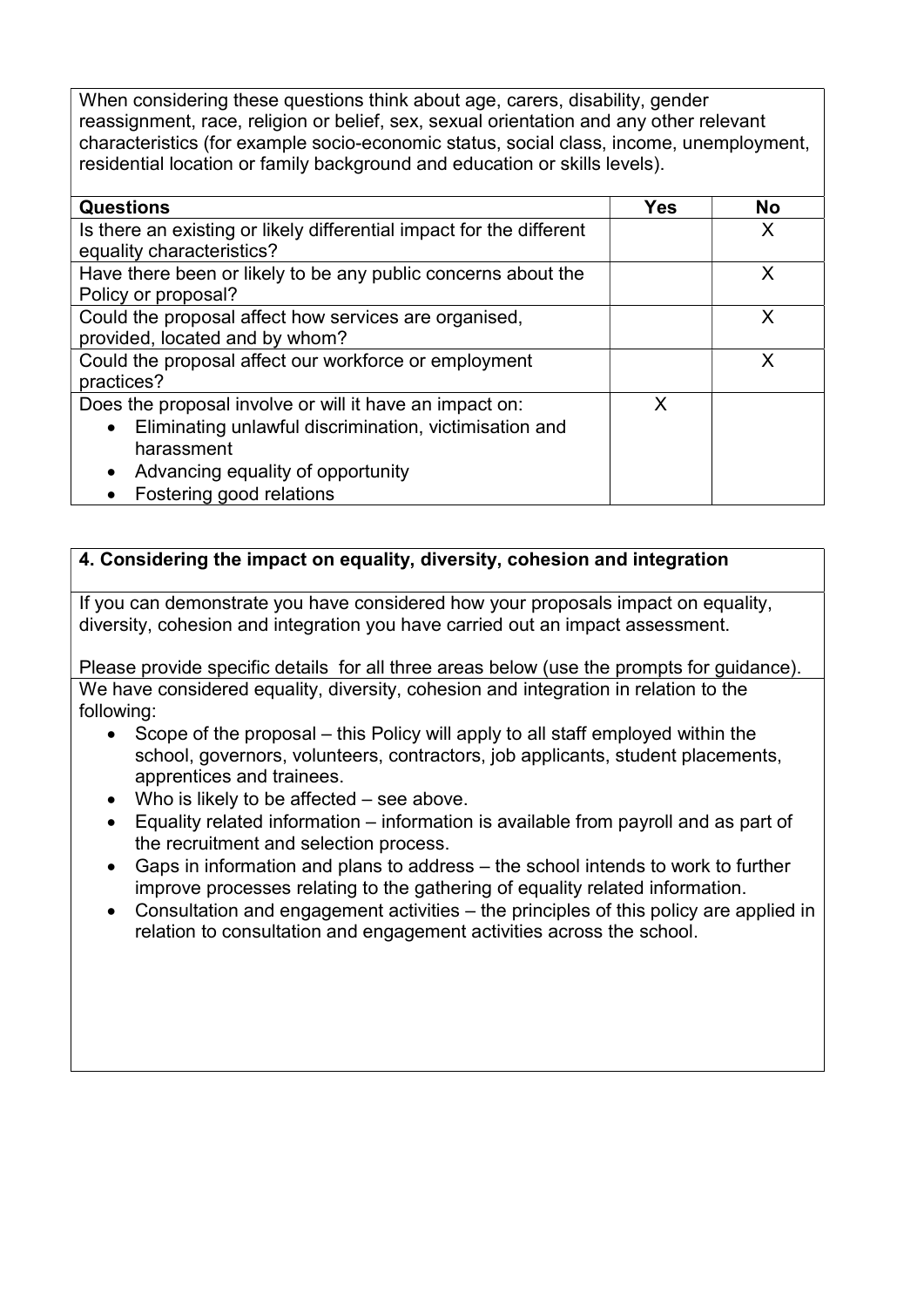#### • Key findings

We have considered the potential positive and negative impact on different equality characteristics in relation to the policy and do not believe any groups will be adversely affected.

We have considered the perception that the proposal could benefit one group at the expense of another and do not believe that the Policy could be perceived to be discriminatory with regards to its wording or format.

#### Actions

The school will continue to promote positive impact and remove/reduce negative impact through the promotion of this Policy and its principles in relation to other policies, proposals and strategies employed within the organisation.

| 5. Governance, ownership and approval                                        |             |             |  |  |  |
|------------------------------------------------------------------------------|-------------|-------------|--|--|--|
| Please state here who has approved the actions and outcomes of the screening |             |             |  |  |  |
| <b>Name</b>                                                                  | Job title   | <b>Date</b> |  |  |  |
| Matthew Partington                                                           | Headteacher | 29/01/2022  |  |  |  |

#### 6. Publishing

This screening document will act as evidence that due regard to equality and diversity has been given.

| Date screening completed      | 26/01/2022 |
|-------------------------------|------------|
| Date agreed at Governing Body | 08/02/2022 |
|                               |            |